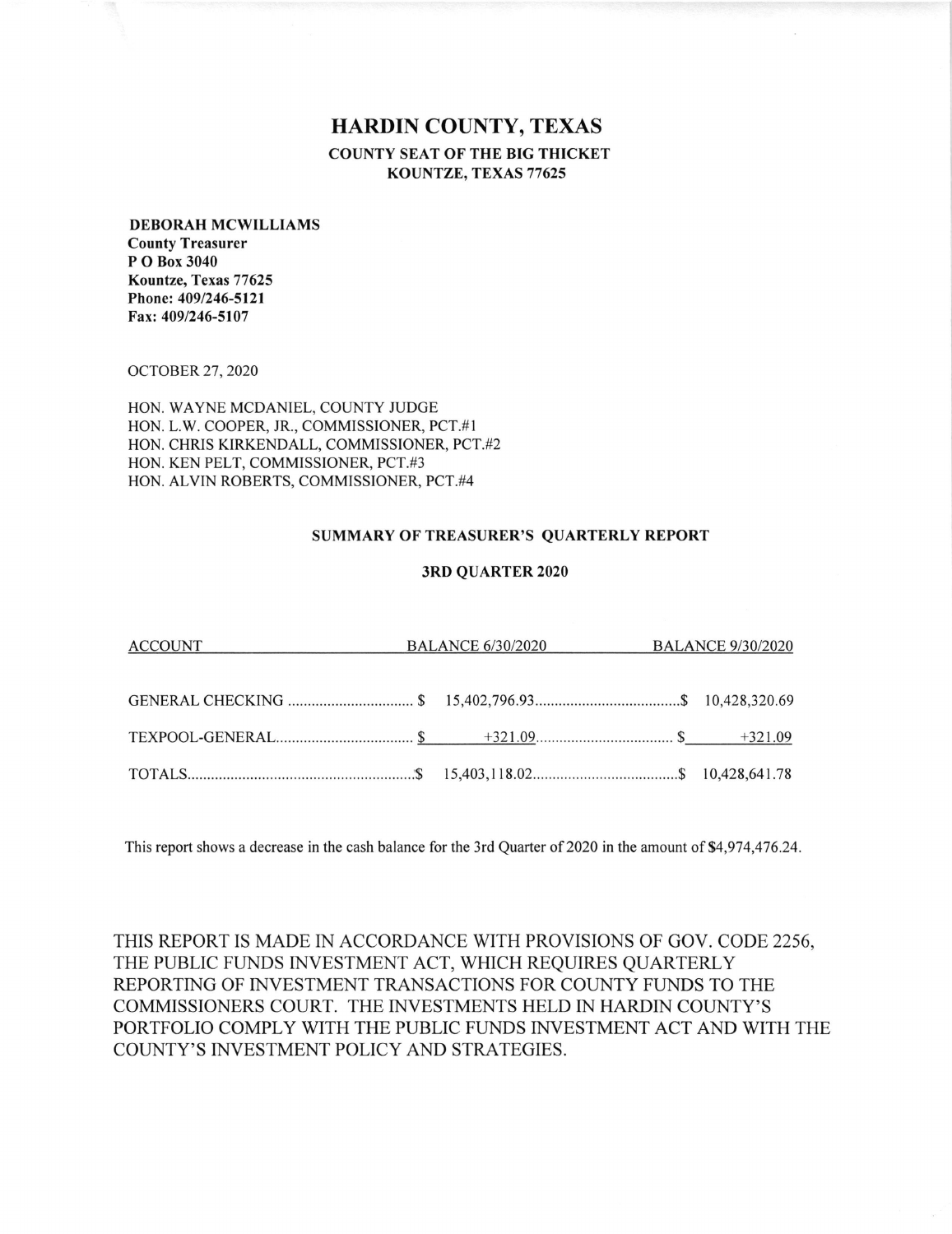$\sim 100$ 

| CHECK ACCOUNT                                                                                                                                                                                                                                                                                                                                                                                                                                                                                                                                                                                                                                                                                                                                                                                             | <b>CHECK</b>                                                                                                                                                                                                                           |
|-----------------------------------------------------------------------------------------------------------------------------------------------------------------------------------------------------------------------------------------------------------------------------------------------------------------------------------------------------------------------------------------------------------------------------------------------------------------------------------------------------------------------------------------------------------------------------------------------------------------------------------------------------------------------------------------------------------------------------------------------------------------------------------------------------------|----------------------------------------------------------------------------------------------------------------------------------------------------------------------------------------------------------------------------------------|
| <b>ACCOUNT</b><br>BALANCE - GENERAL<br>$-LEPC$<br><b>ACCOUNT</b><br><b>BALANCE</b><br><b>ACCOUNT</b><br>BALANCE - DA SEIZURE<br>ACCOUNT BALANCE - SER OBG<br><b>ACCOUNT</b><br><b>BALANCE</b><br>CA FORF<br>$\sim$<br><b>ACCOUNT</b><br><b>BALANCE</b><br>DA FORF CL<br>$\blacksquare$<br><b>ACCOUNT</b><br>BALANCE<br>- SHER FORF<br><b>ACCOUNT</b><br><b>BALANCE</b><br>- OPERATING<br>ACCOUNT BALANCE - PAYROLL<br><b>ACCOUNT</b><br>BALANCE - JP<br><b>ACCOUNT</b><br><b>BALANCE</b><br>SHER F EQU<br>$\sim$<br><b>ACCOUNT</b><br>BALANCE<br>- JAIL COMM<br>ACCOUNT BALANCE<br>- ST LEOSE<br><b>ACCOUNT BALANCE</b><br>- VOCA-JUROR<br>ACCOUNT BALANCE - HURR IKE<br><b>ACCOUNT</b><br><b>BALANCE</b><br>FMA 2017<br>$ \,$<br><b>ACCOUNT</b><br>BALANCE - HMGP4332<br>ACCOUNT BALANCE<br>- ADULT PROB | 13,725,172.36<br>3,979.61<br>124, 318.57<br>14, 355.49<br>1,760.33<br>9,532.31<br>9,934.04<br>8.941.40<br>147.38<br>39,737.60<br>20,734.99<br>85, 235.91<br>40,233.57<br>135,729.37<br>1.00<br>33,420.35<br>243, 246.30<br>608, 255.10 |
| TOTAL,                                                                                                                                                                                                                                                                                                                                                                                                                                                                                                                                                                                                                                                                                                                                                                                                    | 15, 104, 735.68                                                                                                                                                                                                                        |
| TDOA ACCOUNT                                                                                                                                                                                                                                                                                                                                                                                                                                                                                                                                                                                                                                                                                                                                                                                              | TDOA                                                                                                                                                                                                                                   |
| ACCOUNT BALANCE -<br>TEXPOOL                                                                                                                                                                                                                                                                                                                                                                                                                                                                                                                                                                                                                                                                                                                                                                              | 321.09                                                                                                                                                                                                                                 |
| TOTAL                                                                                                                                                                                                                                                                                                                                                                                                                                                                                                                                                                                                                                                                                                                                                                                                     | 321.09                                                                                                                                                                                                                                 |